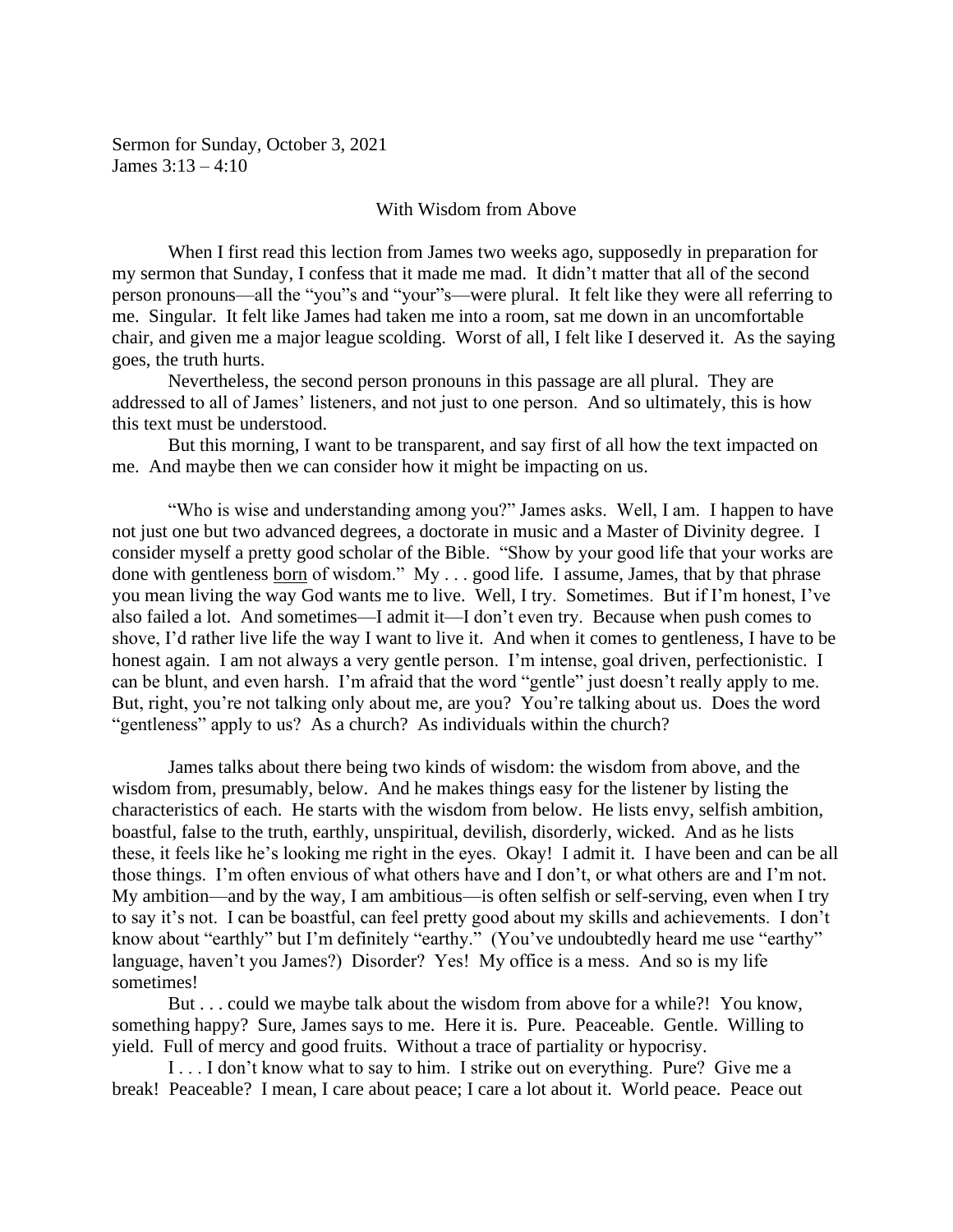there. But then, why am I sometimes in conflict with people? Is it, maybe, because I can be arrogant? What's next—oh yeah, gentle. I've already talked about that, and not exactly in my favor. Willing to yield? Ouch. I know, James. I want my own way a lot. It's hard for me to let go. "Full of mercy and good fruits"—I don't know that I'm full of anything. Except anger sometimes. Sure, I have some mercy and a good fruit here and there. But I'd hardly call that being full of them. Without a trace of partiality or hypocrisy? C'mon! Of course I have a trace of partiality or hypocrisy! Doesn't everybody? I'm not talking about everybody, James says. I'm talking about you. At this point I don't even notice whether his "you" is singular or plural. I'm too mad. This is impossible, James! The wisdom from above is impossible! I mean, what do you all think?! (And I do mean "you" plural.) Are any of these things, these impossible ideals, possible for you?

Here's an ironic thing. The Bible study class that I was supposedly teaching on Wednesday night ended up teaching me something. One person suggested that maybe James is not first and foremost saying that this is what we're supposed to be like, especially 100% of the time, but what the wisdom from above is always like. And we're simply supposed to strive for it. And, we're never going to embody each one of those qualities perfectly. Huh, I said. I hadn't thought of that. Okay. That feels a little better.

But then James goes and calls us—me—an adulterer. And the editor adds an exclamation point. I have never committed adultery! I have never been unfaithful to my wife! But then I think about it. Yes I have. There are all kinds of ways to be unfaithful. All kinds of ways to violate the covenants I have made—to Lois, to God, to you.

"Adulterers" is exactly what the Old Testament prophets accused the Israelites of being. Because they were trying to worship more than one God. They said that they would worship Yahweh only. But they kept trying to worship Baal on the side. Baal was widely considered the god of fertility. And the Israelites wanted to make sure that their crops would be good each year. But God wouldn't have it. And neither would God's prophets. Adulterers!

Jesus, of course, talked about a different "god on the side." He said "you cannot worship both God and mammon." "Mammon" being the Hebrew word for "wealth" or "money." Oh, no. I worship money on the side. At least, I worry about it. (Are worship and worry the same thing?) I never feel like I have enough; I always want more. And more things, too. I always want more things. Especially things that other people have and I don't. Alright, I admit it. I sometimes worship things. I'm unfaithful! I'm an idolater. I'm an adulterer.

What about . . . you guys? Is that something that you ever struggle with? Are there other gods that you worship?

You can't be a friend of the world and a friend of God at the same time, James says emphatically. "But, I like the world!" I say timidly and fearfully. You can't strive after the wisdom from above and the wisdom from below at the same time! James repeats. It just doesn't work. You have to choose one or the other. Our God is jealous; he wants you to choose Him and him only.

"Al . . . right," I say timidly and still a bit fearfully. I'll try harder. I will. But what if I screw up? "God gives all the more grace," replies James. In fact, it says so in our Scripture, in the Book of Proverbs, "God opposes the proud, but gives grace to the humble. Submit yourselves to God. Draw near to God, and he will draw near to you. Humble yourselves before the Lord, and he will exalt you."